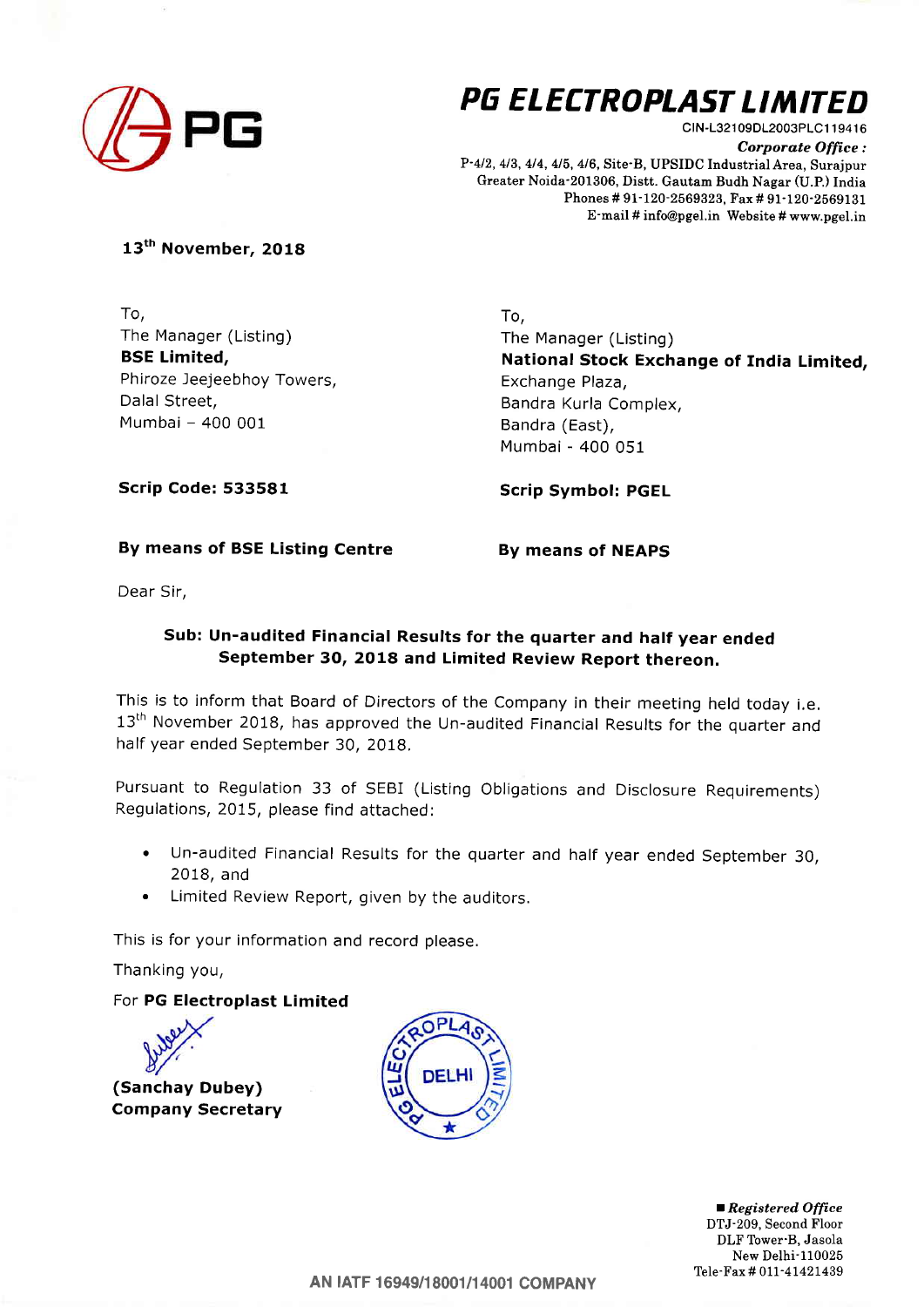# PG Electroplast Limited  $\bigcirc$   $\bigcirc$  PG



STATEMENT OF STANDALONE UNAUDITED FINANCIAL RESULTS FOR THE QUARTER AND SIX MONTHS ENDED SEPTEMBER 30, 2O1A

|                                                                                      |                      |              |              |                 |              | (Rs. In Lakhs) |  |
|--------------------------------------------------------------------------------------|----------------------|--------------|--------------|-----------------|--------------|----------------|--|
| <b>Particulars</b>                                                                   | <b>Quarter Ended</b> |              |              | Half year ended |              | Year Ended     |  |
|                                                                                      | Sep 30, 2018         | Jun 30, 2018 | Sep 30, 2017 | Sep 30, 2018    | Sep 30, 2017 | Mar 31, 2018   |  |
|                                                                                      | (Unaudited)          | (Unaudited)  | (Unaudited)  | (Unaudited)     | (Unaudited)  | (Audited)      |  |
| I. Income from Operations                                                            |                      |              |              |                 |              |                |  |
| (a) Revenue from Operations                                                          | 11,493.66            | 11,649.68    | 9,030.45     | 23,143.34       | 21,470.33    | 41,278.69      |  |
| (b) Other Income                                                                     | 134.66               | 40.33        | 91.15        | 174.99          | 202.99       | 531.05         |  |
| <b>Total Revenue</b>                                                                 | 11,628.32            | 11,690.01    | 9,121.60     | 23,318.33       | 21,673.32    | 41,809.74      |  |
| II. Expenses:                                                                        |                      |              |              |                 |              |                |  |
| (a) Cost of Materials consumed                                                       | 8,910.24             | 8,363.92     | 6,510.80     | 17,274.16       | 14,712.45    | 29,527.95      |  |
| (b) Purchase of stock-in-trade                                                       | 569.46               | 899.17       | 362,93       | 1,468.63        | 1,024.05     | 2,470.72       |  |
| (c) Changes in inventories of Finished Goods, Work in progress &<br>Stock in Trade   | (436.96)             | (298.09)     | 49.73        | (735.06)        | (205.75)     | (1,086,17)     |  |
| (d) Employee benefits expense                                                        | 987.69               | 920.56       | 818.32       | 1,908.24        | 1,736.44     | 3,491.06       |  |
| (e) Finance Costs                                                                    | 250.64               | 219.51       | 265.37       | 470.15          | 553.70       | 1,064.58       |  |
| (f) Depreciation and amortisation expense                                            | 328.04               | 315.06       | 301.13       | 643.10          | 594.60       | 1,173.63       |  |
| (g) Excise duty on sales                                                             |                      |              |              |                 | 1,336.60     | 1,336.60       |  |
| (h) Other expenses                                                                   | 901.11               | 994.47       | 545.96       | 1,895.58        | 1,414.43     | 3,082.86       |  |
| <b>Total Expenses</b>                                                                | 11,510.22            | 11,414.60    | 8,854.24     | 22,924.80       | 21,166.52    | 41,061.23      |  |
| III. Profit/(Loss) before exceptional items and tax (I-II)                           | 118.10               | 275.41       | 267.36       | 393.53          | 506.80       | 748.51         |  |
| <b>IV. Exceptional Items</b>                                                         |                      |              |              |                 |              |                |  |
| V. Profit/(Loss) before tax (III-IV)                                                 | 118.10               | 275.41       | 267.36       | 393.53          | 506.80       | 748.51         |  |
| VI. Tax expense                                                                      |                      |              |              |                 |              |                |  |
| $(1)$ Current Tax $'$                                                                | 100.71               | 56.70        | 65.12        | 157.41          | 89.12        | 109.91         |  |
| (2) Deferred Tax                                                                     | (100.71)             | (56.70)      |              | (157.41)        |              | (109.91)       |  |
| Profit / (Loss) for the period (V-VI)                                                | 118.10               | 275.41       | 202.24       | 393.53          | 417.68       | 748.51         |  |
| V Other Comprehensive Income                                                         |                      |              |              |                 |              |                |  |
| A(i) Items that will not be reclassified to profit or loss                           | (2.95)               | 26.20        | 5.14         | 23.25           | 6.49         | 20.64          |  |
| (ii) Income tax relating to items that will not be reclassified to<br>profit or loss | 0.60                 | (5.39)       |              | (4.79)          |              | (4.21)         |  |
| (iii) Deferred tax on above A(ii)                                                    | (0.60)               | 5.39         |              | 4.79            |              |                |  |
| B(i) Items that will reclassified to profit or loss                                  |                      |              |              |                 |              | 4.21           |  |
| (ii) Income tax relating to items that will be reclassified to profit or             |                      |              |              |                 |              |                |  |
| loss                                                                                 |                      |              |              |                 |              |                |  |
| <b>Total Other Comprehensive Income</b>                                              | (2.95)               | 26.20        | 5.14         | 23.25           | 6.49         | 20.64          |  |
| IX. Total Comprehensive Income for the period (VII+VIII)                             | 115.15               | 301.61       | 207.38       | 416.78          | 424.17       | 769.15         |  |
| X. Paid up equity share capital: (Face Value Rs. 10 each)                            | 1,641.43             | 1,641.43     | 1,641.43     | 1,641.43        | 1,641.43     | 1,641.43       |  |
| XI. Earnings Per equity share (not annualised)                                       |                      |              |              |                 |              |                |  |
| Basic<br>(a)                                                                         | 0.70                 | 1.84         | 1.26         | 2.54            | 2.58         | 4.69           |  |
| (b) Diluted<br>1. The above recults have been reviewed by Audit Cars.                | 0.70                 | 1.84         | 1.26         | 2.54            | 2.58         | 4.69           |  |

The above results have been reviewed by Audit Committee and approved by Board of Directors at its meeting held on Nov 13, 2018. The above results have been subjected to limited review by the Statutory Auditors.

2. The company does not have more than one "Reportable Operating Segment" in line with the Indian Accounting Standard (IND-AS-108)-"Operating Segments",

3. In accordance with the requirements of Ind AS, revenue for the quarter ended September 2018, June 2018, September 2017 and half year ended September 2018 are net of Goods & Services Tax (GST). However, revenue for the half year ended September 2017 and year ended March 2018 is inclusive of excise duty for the period from 01-04-2017 to 30-06-2017. The comparable figures (una

|                                                    |                      |              |              |                 |              | (Rs. In Lakhs) |
|----------------------------------------------------|----------------------|--------------|--------------|-----------------|--------------|----------------|
| <b>Particulars</b>                                 | <b>Ouarter Ended</b> |              |              | Half year ended |              | Year Ended     |
|                                                    | Sep 30, 2018         | Jun 30, 2018 | Sep 30, 2017 | Sep 30, 2018    | Sep 30, 2017 | Mar 31, 2018   |
| Revenue from Operations (inclusive of Excise duty) | 11,493.66            | 11.649.68    | 9,030.45     | 23,143.34       | 21,470.33    | 41,278.69      |
| Less: Excise Duty                                  |                      |              |              |                 | 1,336.60     | 1,336.60       |
| Net Revenue from Operations                        | 11,493.66            | 11,649.68    | 9,030,45     | 23,143,34       | 20,133.73    | 39,942.09      |

4. The figures for the corresponding previous periods have been regrouped/ reclassified wherever considered necessary to confirm to the figures represented in the current period

5 Statement of Assets and Liability as on 3o-September-2018 is annexued herewith as annexure I

Plece: Greater Noida, U.P. Date: 13th Nov, 2018

Gupta & Ass  $CUTKLellV$ 

For PG Electroplast Limited F lecti plast Ltd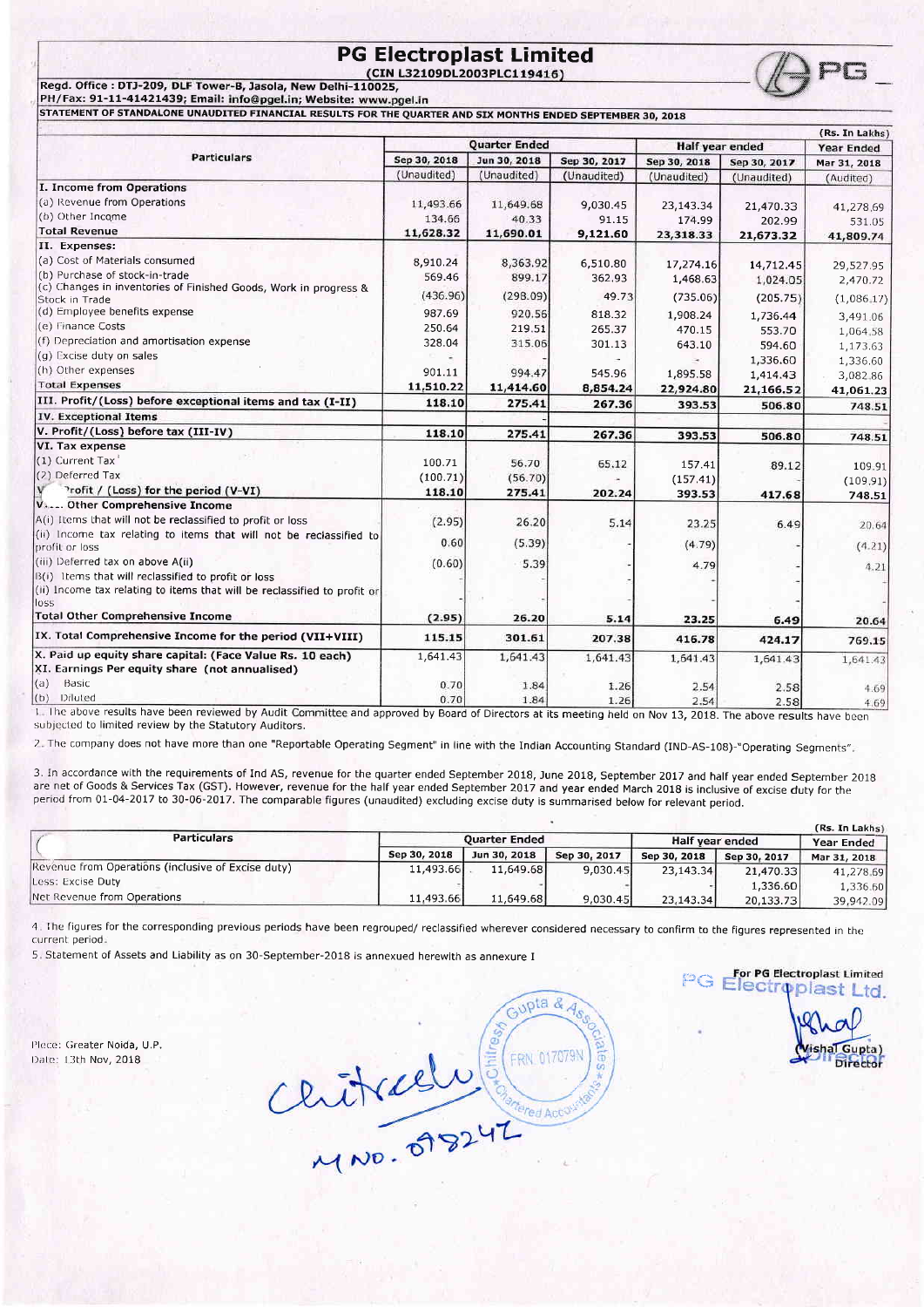| <b>Annexure I: Statements of Assets &amp; Liabilities</b> |                     | (Rs. In Lacs)          |  |  |  |
|-----------------------------------------------------------|---------------------|------------------------|--|--|--|
| <b>Particulars</b>                                        | As at Sep. 30, 2018 | As at Mar. 31, 2018    |  |  |  |
|                                                           | <b>Unaudited</b>    | <b>Audited</b>         |  |  |  |
| <b>ASSETS</b>                                             |                     |                        |  |  |  |
| <b>Non-current assets</b>                                 |                     |                        |  |  |  |
| (a) Property, Plant and Equipment                         | 18,818.28           | 17,851.54              |  |  |  |
| (b) Capital work-in-progress.                             | 2,331.10            | 2,293.76               |  |  |  |
| (c) Intangible assets                                     | 65.85               | 74.49                  |  |  |  |
| (d) Financial Assets                                      |                     |                        |  |  |  |
| (i) Trade receivables                                     |                     |                        |  |  |  |
| (ii) Loans                                                |                     |                        |  |  |  |
| (iii) Other Financial Assets                              | 238.75              | 227.75                 |  |  |  |
| (e) Deferred tax assets (net)                             | 356.31              | 194.12                 |  |  |  |
| (f) Other non-current assets                              | 496.11              | 501.55                 |  |  |  |
| (g) Income Tax Assets (Net)                               |                     |                        |  |  |  |
| <b>Total Non-current assets</b>                           | 22,306.40           | 21,143.21              |  |  |  |
| <b>Current assets</b>                                     |                     |                        |  |  |  |
| (a) Inventories                                           | 6,427.82            | 5,931.07               |  |  |  |
| b) Financial Assets                                       |                     |                        |  |  |  |
| (i) Trade receivables                                     | 6,733.24            | 5,070.78               |  |  |  |
| (ii) Cash and cash equivalents                            | 41.18               | 154.93                 |  |  |  |
| (iii) Bank balances other than(ii) above                  | 257.51              | 257.88                 |  |  |  |
| (iv) Loans                                                | 20.83               | 17.55                  |  |  |  |
| (v) Others financial assets                               | 389.16              | 425.64                 |  |  |  |
| (c) Other current assets                                  | 1,573.09            | 1,556.41               |  |  |  |
| (d) Income Tax Assets (Net)                               | 218.05              |                        |  |  |  |
| <b>Total Current Assets</b>                               | 15,660.88           | 247.98                 |  |  |  |
| <b>TOTAL ASSETS</b>                                       | 37,967.28           | 13,662.24<br>34,805.45 |  |  |  |
| <b>EQUITY AND LIABILITIES</b>                             |                     |                        |  |  |  |
| Equity                                                    |                     |                        |  |  |  |
| (a) Equity Share capital                                  | 1,641.43            | 1,641.43               |  |  |  |
| (b) Other Equity                                          | 11,857.65           | 11,440.88              |  |  |  |
| <b>Total Equity</b>                                       | 13,499.08           | 13,082.31              |  |  |  |
| <b>LIABILITIES</b>                                        |                     |                        |  |  |  |
| <b>Non-current liabilities</b>                            |                     |                        |  |  |  |
| (a) Financial Liabilities                                 |                     |                        |  |  |  |
| (i) Borrowings                                            | 7,668.04            | 7,958.35               |  |  |  |
| (ii) Other financial liabilities                          | 29.26               | 30.34                  |  |  |  |
| (c) Provisions                                            | 317.25              | 300.56                 |  |  |  |
| <b>Total Non-current liabilities</b>                      | 8,014.55            | 8,289.25               |  |  |  |
| <b>Current liabilities</b>                                |                     |                        |  |  |  |
| (a) Financial Liabilities                                 |                     |                        |  |  |  |
| (i) Borrowings                                            | 5,421.58            | 3,560.08               |  |  |  |
| (ii) Trade payables                                       | 7,845.99            | 6,495.37               |  |  |  |
| (iii) Other financial liabilities                         | 2,197.70            | 2,481.50               |  |  |  |
| (b) Other current liabilities                             | 883.90              | 810.25                 |  |  |  |
| (c) Provisions                                            | 104.48              | 86.69                  |  |  |  |
| <b>Total Current liabilities</b>                          | 16,453.65           |                        |  |  |  |
|                                                           |                     | 13,433.89              |  |  |  |
| TOTAL EQUITY AND LIABILITIES                              | 37,967.28           | 34,805.45              |  |  |  |

Chitresle Croupta & Ag ciates.

ered Accoun

PG Electroplast Ltd. ector